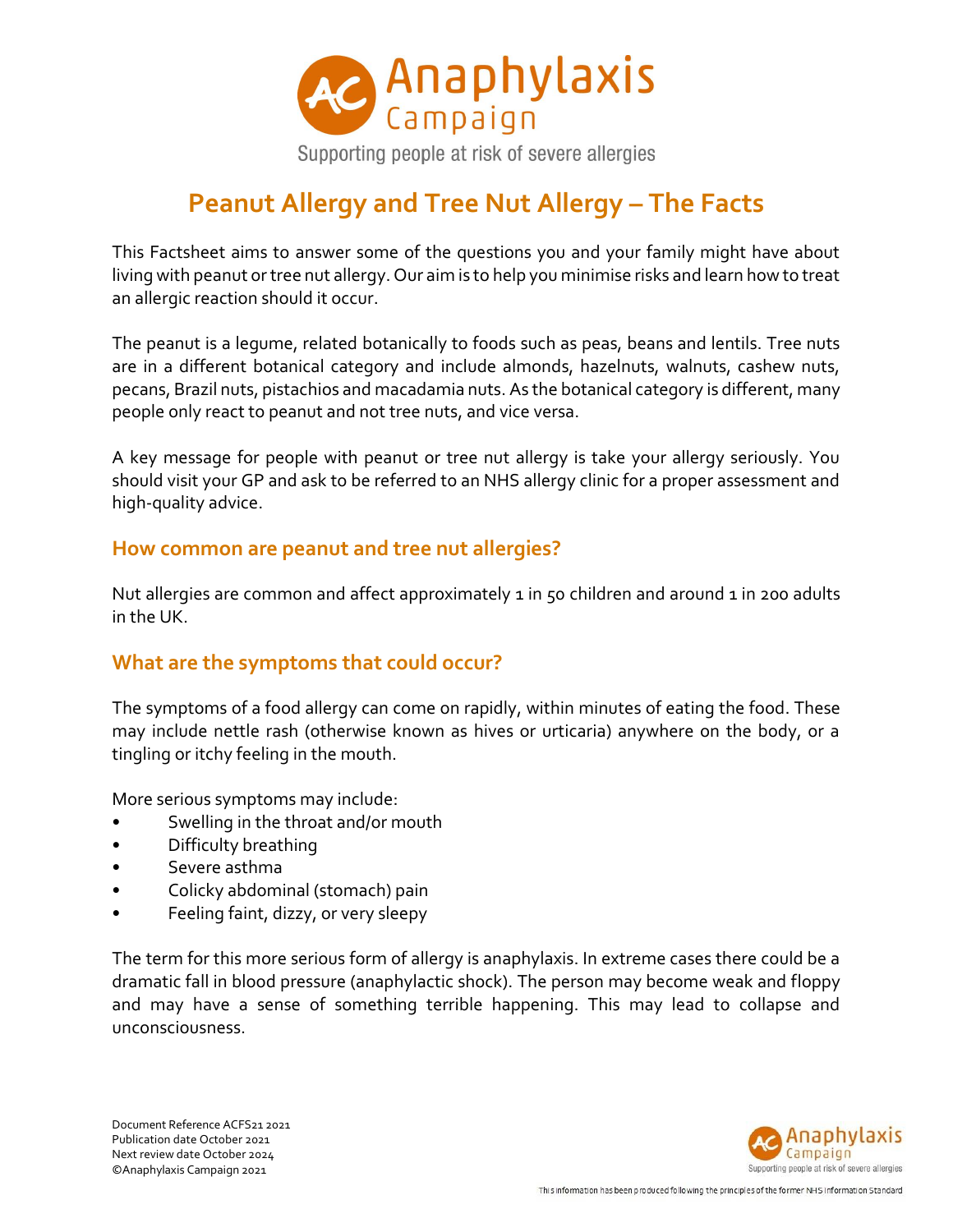

Most healthcare professionals consider an allergic reaction to be anaphylaxis when it involves difficulty in breathing or affects the heart rhythm or blood pressure. Click [here](https://www.anaphylaxis.org.uk/information-training/our-factsheets/) to read our Anaphylaxis factsheet for further information.

## **How can I get a diagnosis?**

If you suspect or know you have a peanut or tree nut allergy you need to go to your GP and seek a referral to an NHS allergy clinic for a thorough assessment. This will include tests to confirm which types of nut are responsible for causing your symptoms. Your GP can locate an allergy clinic by visiting the website of the British Society for Allergy and Clinical Immunology (BSACI): <https://www.bsaci.org/find-a-clinic/index.htm>

A referral is important even if your symptoms were mild because it is possible that a future allergic reaction could be more severe. According to experts you are at high risk if:

• You have had a severe reaction in the past, such as swelling in the throat, breathing difficulties (even mild) or faintness

• You have asthma as well as an allergy, particularly if that asthma requires regular use of preventer inhalers

• You have had an allergic reaction to a tiny amount of peanut or tree nut

## **How is an allergic reaction treated?**

If peanut allergy or tree nut allergy is confirmed, you may be prescribed adrenaline autoinjectors (AAIs) for use in an emergency. The UK's Medicines and Healthcare Products Regulatory Agency (MHRA) and the National Institute for Health and Care Excellence (NICE) recommend that medical professionals prescribe **two** AAIs, which patients should carry at **all times** in case one is broken or misfires, or a second injection is needed before emergency help arrives. The Anaphylaxis Campaign supports this view. Click [here](https://www.anaphylaxis.org.uk/information-training/our-factsheets/) to read our Adrenaline factsheet for further information.

After an adrenaline injection has been given, someone must dial 999 immediately, as symptoms may return after a short period and more than one injection may be required. The emergency service operator must be told the person is suffering from anaphylaxis (pronounced ana-fillaxis).

The adrenaline auto-injectors available in the UK are EpiPen, Jext and Emerade. If you are prescribed AAIs, you will need to know how to use them and regular training in their use is

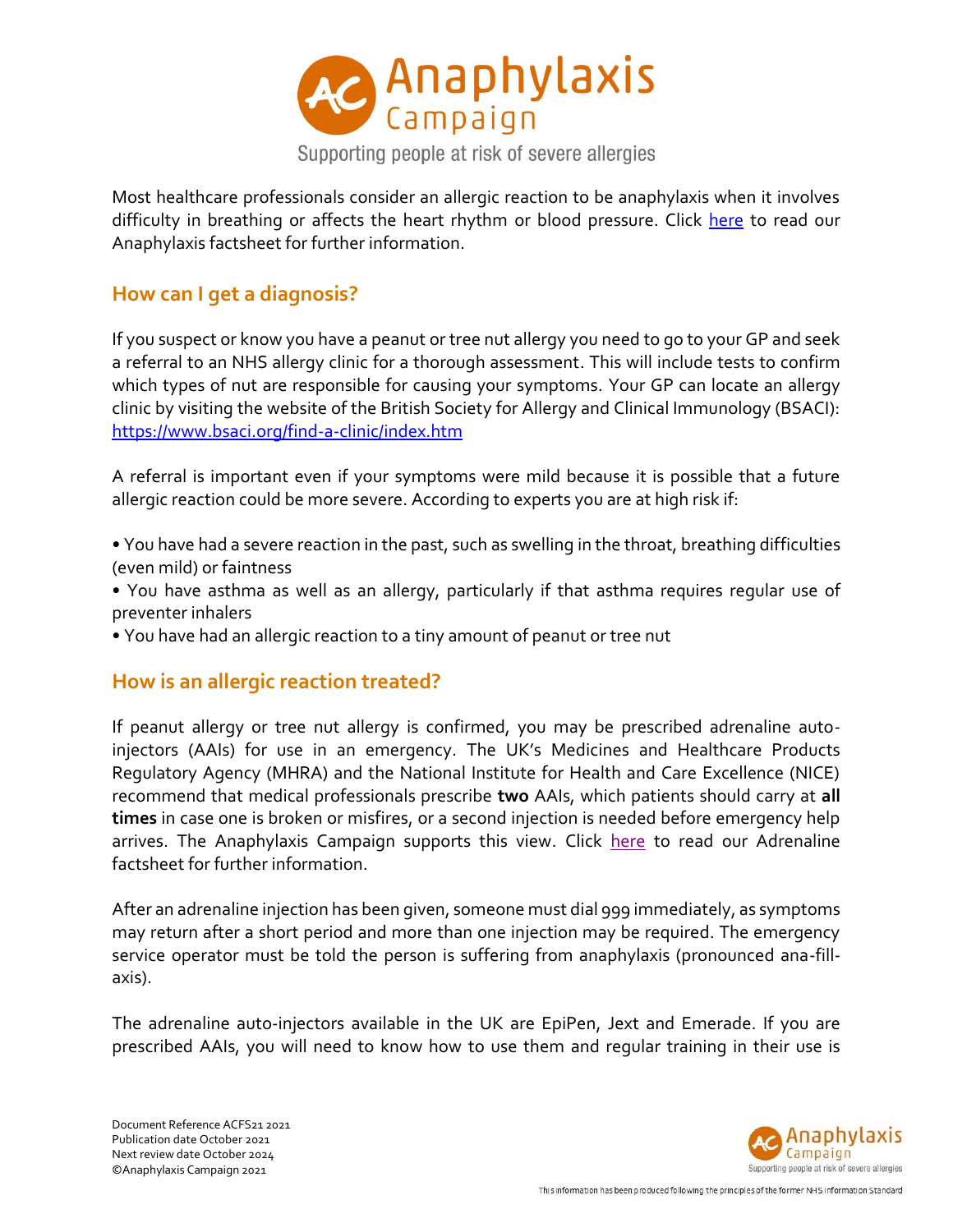

essential. Correct usage of an injector will significantly reduce the risk of an allergic reaction progressing. Ask your GP or allergist for advice. You can also find help on the website relevant to the injector you carry: [www.epipen.co.uk](http://www.epipen.co.uk/)

[www.jext.co.uk](http://www.jext.co.uk/) [www.emerade-bausch.co.uk](http://www.emerade-bausch.co.uk/)

# **What are the risks and how can they be managed?**

A recent review of fatal food anaphylaxis data in the UK found that peanut and tree nut allergy are the most common known food triggers, however, the proportion of deaths due to peanut and tree nut allergy from 1998 to 2018 has decreased in the UK.

The age of the person with the allergy could be a risk factor. One study found fatal reactions to food are more likely to occur between the ages of 17-27. As young people begin to manage their allergies for themselves, they may be less cautious with regard to risk, reluctant to ask direct questions in restaurants and subject to peer pressure. Guidance for young adults can be found [here.](https://www.anaphylaxis.org.uk/campaigning/guidance-for-young-adults/)

Infants with severe eczema and/or egg allergy have a higher risk of peanut allergy. The risk of developing peanut allergy can be reduced in infants at high risk by introducing food containing peanut into infants' diets early during weaning. Infant weaning guidance can be found [here.](https://www.anaphylaxis.org.uk/living-with-anaphylaxis/infant-weaning-guidance/)

Once you have a confirmed peanut or tree nut allergy diagnosis, it is important to exclude your allergen from your diet. Read food labels carefully and question staff in restaurants, takeaways and other catering establishments. You can find more information on shopping and preparing foo[d here.](https://www.anaphylaxis.org.uk/living-with-anaphylaxis/shopping-and-preparing-food/)

# **Top food tips for managing nut allergy**

- 1. Watch out for satay sauce (made with peanuts), pesto sauce (which can contain tree nuts such as cashew nuts) and marzipan and praline (confectionery products made with nuts). Salad dressings may contain nut oils.
- 2. Curries and other Asian dishes are high risk because many of them contain peanuts or tree nuts and their presence may not be obvious if the food is spicy. Studies

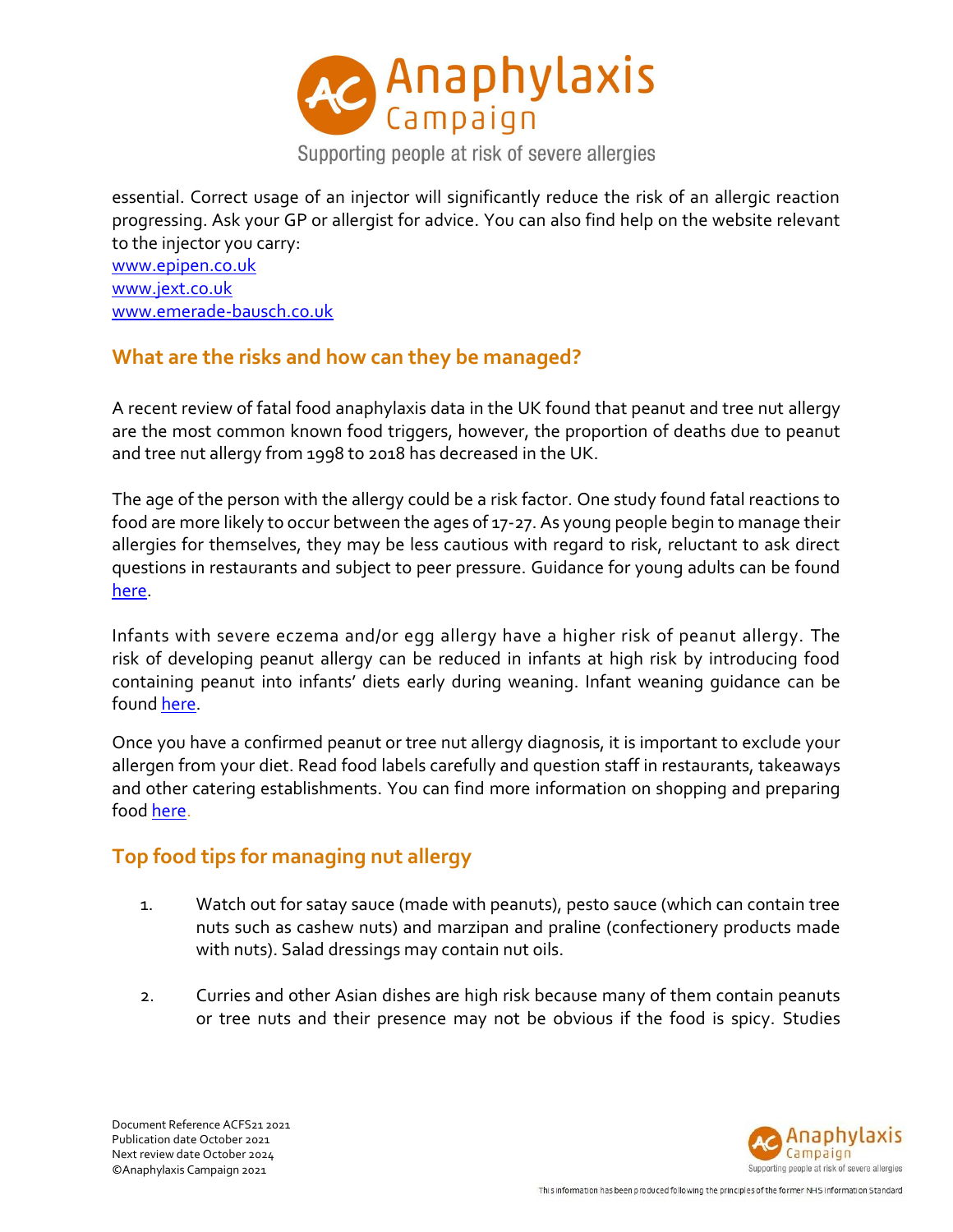

focusing on takeaway meals have shown that even when nut-free meals were ordered, a significant proportion still contained nuts.

- 3. Foods likely to contain peanuts or tree nuts include the following: cakes, biscuits, pastries, cereal bars, confectionery, ice cream, desserts, vegetarian products, salads and salad dressings. This list is not exhaustive – take particular caution with snack type foods.
- 4. Watch out for peanut shoots as they are being sold in some UK shops. They can be used in stir-fry dishes and salads and could be mistaken for bean sprouts.
- 5. Roasting and heat treatment do not reduce the allergenicity (capacity to produce an allergic reaction) of peanuts or tree nuts. In fact, laboratory experiments have suggested that roasting and heating peanuts (but not boiling) may increase their allergenicity.

## **Which other foods should I avoid?**

Some people with peanut allergy may be allergic to tree nuts, and some people allergic to one tree nut may be allergic to others. Research suggests a significant number of people with cashew nut allergy are also allergic to pistachios. There is a similar link between walnut and pecan nuts. There is also the possibility of certain nuts coming into contact with others during food production. Eating nuts from the shells helps reduce the risk of cross-contamination from other nuts.

If you have an allergy to peanut or to one type of tree nut, it is important to have allergy testing for other nuts so your allergy specialist can advise on including them in your diet. Research suggests it is important to include nuts you are not allergic to in your diet, as this helps to maintain tolerance and avoid developing an allergy to those nuts in the future. Introduction of other nuts must only be done as advised by your allergy specialist, after allergy testing.

**Legumes:** Peanuts are actually legumes. A small number of people with peanut allergy may react to other legumes (such as soya, peas, chickpeas, fenugreek, beans and lentils). One research study found 5% of children with a legume allergy reacted to more than one legume.

**Lupin:** Lupin is a legume. Studies have shown that some people with peanut allergy react to lupin.

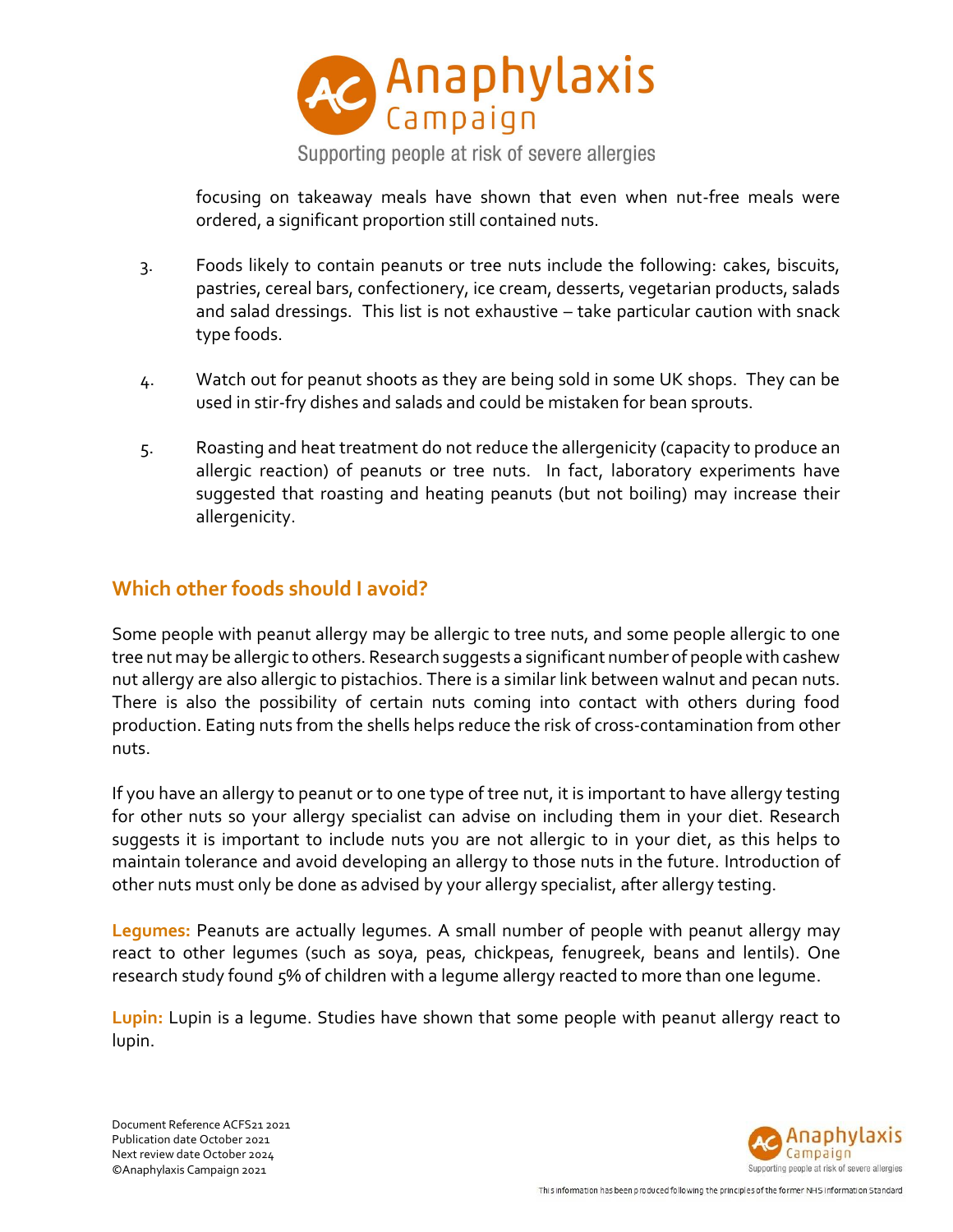

**Sesame seeds:** A US study found children with a history of reactions to both peanuts and tree nuts were more likely to have allergic reactions to sesame. A recent European study also found a link between peanut, tree nut and sesame seed allergy.

**Other foods:** People with nut allergy frequently ask if they should avoid certain foods with "nut" in the name – even those that are botanically different to tree nuts. These include pine nuts, coconut, nutmeg and chestnut. If you are allergic to nuts and have never had a reaction to any of these foods, it is likely that they are safe for you to eat.

Your allergy specialist will be able to give you specific advice regarding which foods you should avoid.

## **Is contact through touch or smell a risk?**

People with peanut allergy are often concerned that casual contact with peanut – such as through touch or smell – could trigger a life-threatening reaction.

A US study gives some reassurance. Researchers observed 30 children with severe peanut allergy while they were being exposed to peanut butter through touch and smell. Accidental contact was simulated by pressing a dab of peanut butter on the child's back for one minute, and by holding a dish containing three ounces of peanut butter one foot from the child's nose for 10 minutes.

- None of the children experienced anaphylaxis.
- There were no reactions to inhalation.

• During contact with the back, one-third of the children had a mild reaction, such as redness, itching, or a single hive limited to the site of contact. Medication was not needed to treat these reactions.

Researchers concluded that at least 90% of similarly allergic children would not experience a severe reaction to similar exposures. However, the study looked at peanut butter but not peanut in other forms.

In another study, 84 children with peanut allergy underwent an airborne peanut challenge, 0.5 metres from a bowl of peanuts for 30 minutes under controlled conditions with no moderate or severe allergic reactions observed. In addition, airborne peanut proteins from roasted and dryroasted peanuts were collected at varying distances. The researchers concluded only small amounts of biologically active peanut proteins were detected in the air and seem unlikely to

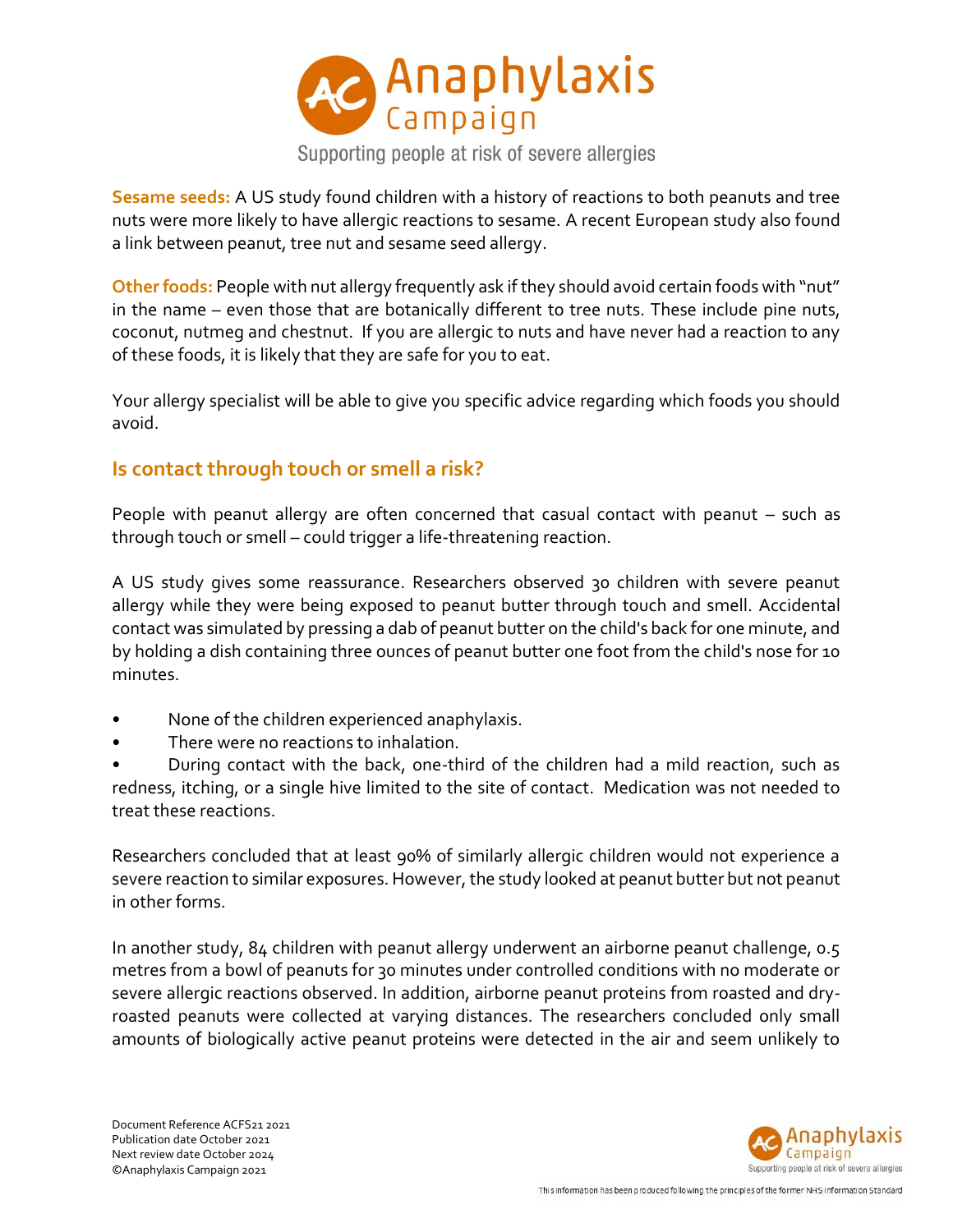

trigger moderate or severe allergic reactions.

# **Is there a risk from peanut oils or nut oils?**

Foods containing both refined and unrefined peanut oil must be labelled with reference to peanut. **Unrefined** (also called crude) peanut oil is more likely to cause symptoms. A study of 60 peanut allergic people showed none reacted to swallowing refined peanut oil and 6 reacted to unrefined peanut oil.

Peanut oil (sometimes known as groundnut oil) may be used for frying in some fish and chip shops and this may be unrefined and therefore risky. Speciality oils, such as walnut oil, contain significant levels of protein and should be avoided. Click on the links to read our [Peanut oil](https://www.anaphylaxis.org.uk/information-training/our-factsheets/) factsheet and [Vegetable oils](https://www.anaphylaxis.org.uk/knowledgebase/vegetable-oils/) article for further information.

**Personal care products and medicines**: Medicines, soaps, cosmetics and personal care products sometimes contain peanut or nut oils. It is difficult to determine the level of risk posed by these products, so we advise playing safe and avoiding them. Labels may show ingredients in Latin (e.g. arachis is the Latin name for peanut). Click [here](https://www.anaphylaxis.org.uk/information-training/our-factsheets/) to read our cosmetics and personal care products factsheet for further information.

## **What are the risks during air travel?**

Some people with peanut allergy report that they experience symptoms when peanut snacks are handed out to passengers with their drinks during air travel. The most likely cause of these reactions is skin contact. If you touch a fold-down tray or another surface that has previously been touched by a passenger eating peanuts, and then touch your eyes or mouth, you could have a reaction. To minimise the risk, carry "wet wipes" to clean surfaces as soon as you get on the plane.

A recent review paper says: "Studies have shown that peanut does not easily become airborne, and this is not a likely route of exposure. Peanut dust on unwashed surfaces that becomes inadvertently ingested, or false presumption that a food is safe that actually contains peanuts are the 2 most likely sources of potential peanut exposure in flight."

However, you must be guided by your doctor or allergy specialist, and your allergy history. If you know you are at the high end of the risk scale (for example, you have reacted by inhaling peanut allergen in the past) then it would be sensible to contact the airline well in advance to request that peanuts are not distributed on your flight.

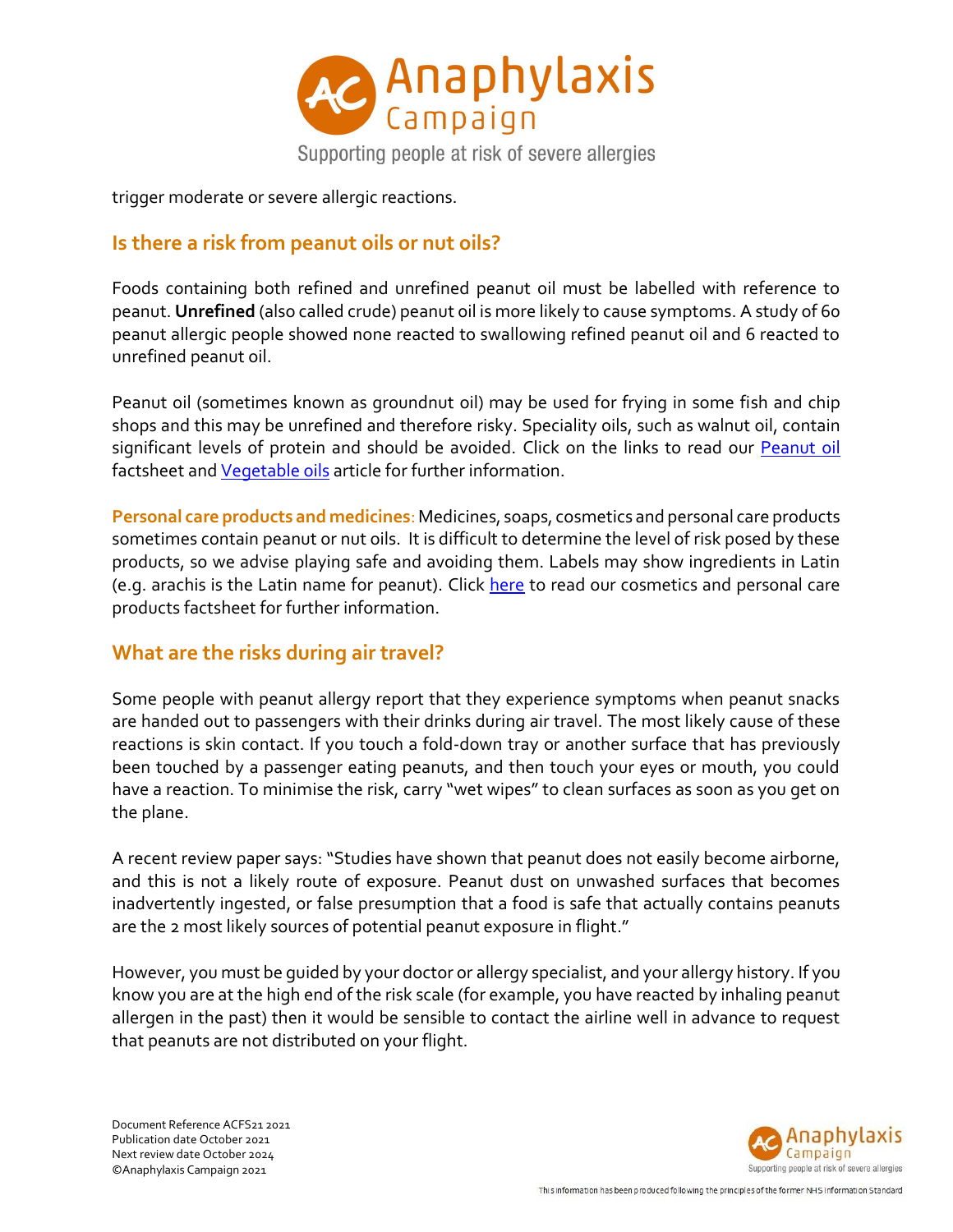

# **Will your allergy be lifelong?**

There have been several studies investigating whether children will outgrow peanut and tree nut allergy, with figures ranging between 10 and 20% outgrowing the allergy. Where allergy is outgrown, the age varies significantly, and it is therefore important for your child to have a regular review with the allergy specialist.

# **Hopes for the future**

There have been major advances in the development of treatments for peanut allergy including oral immunotherapy, epicutaneous immunotherapy (skin patches) and peanut allergy vaccine. Click [here](https://www.anaphylaxis.org.uk/information-training/our-factsheets/) to read our Allergen Immunotherapy factsheet for further information and keep an eye on the **[Latest News](https://www.anaphylaxis.org.uk/media-centre/latest-news/)** section of our website for any development updates.

#### **Key messages:**

- If you suspect or know you have a peanut or tree nut allergy it is important to visit your GP.
- If you are prescribed AAIs, carry them with you at all times.
- Read food labels carefully and question staff in restaurants, takeaways and other catering establishments.
- Always be guided by your allergy specialist as to which foods you should avoid.
- There is hope for the future with major advances in the development of treatments for peanut allergy.

#### **Sources**

All the information we produce is evidence based or follows expert opinion and is checked by our clinical and research reviewers. If you wish to know the sources we used in producing any of our information products, or you would like a version of this factsheet with the references included, please contact [info@anaphylaxis.org.uk](mailto:info@anaphylaxis.org.uk) and we will gladly supply details.

#### **Reviewers**

The content of this Factsheet has been Peer Reviewed by Prof John Warner, Professor of Paediatrics, Imperial College, London.